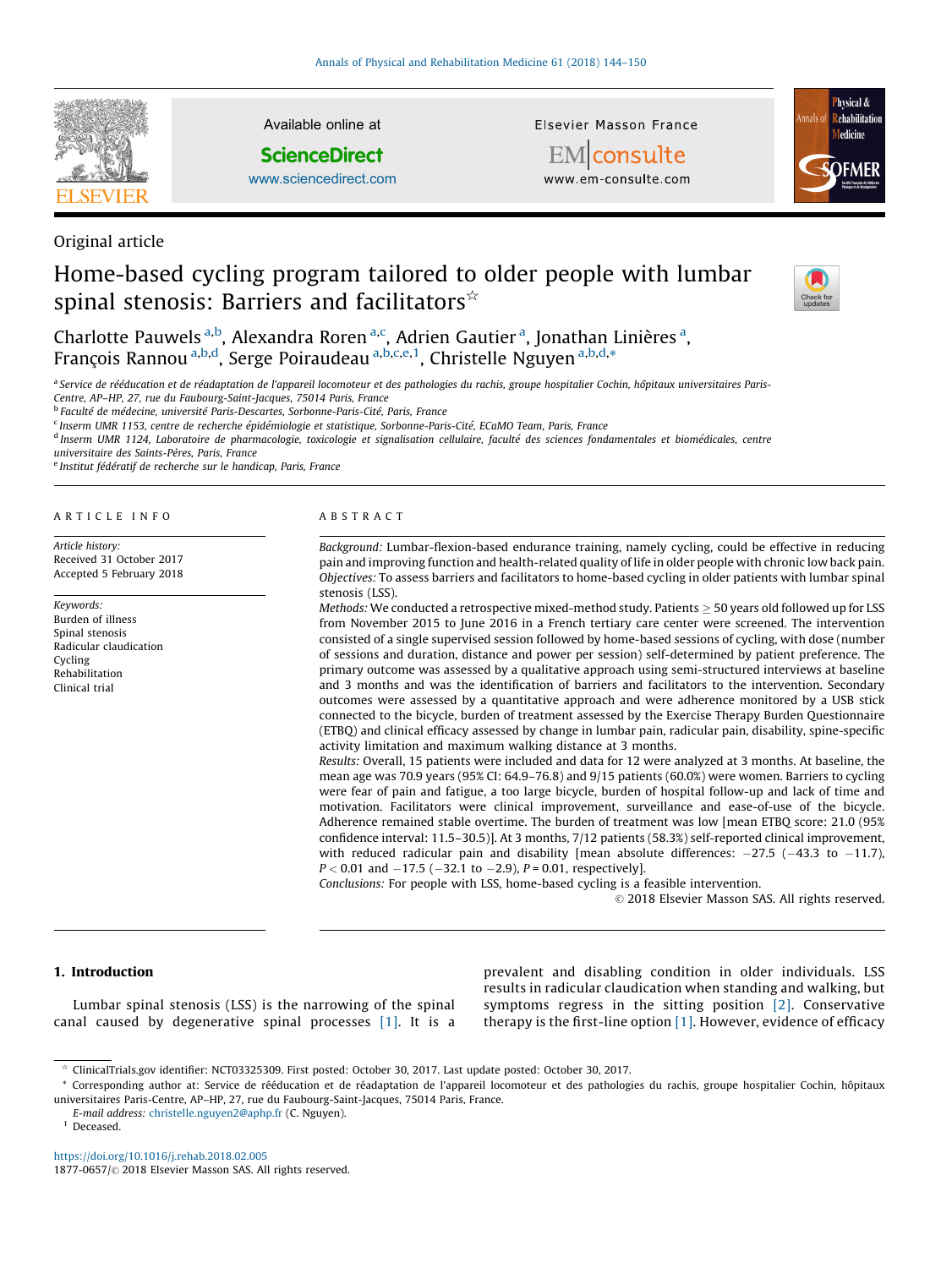is heterogeneous and of limited quality, and no clear recommendations can be provided [\[3\].](#page-6-0)

LSS-related symptoms worsen with lumbar extension, which may be explained by a shrinkage of the lumbar canal, and improve with lumbar flexion, attributable to an opening of the lumbar canal [\[4\]](#page-6-0). This observation has important implications for treatment. Lumbar-flexion-based exercise therapy is usually offered [\[5\].](#page-6-0) Lumbar-flexion-based endurance training, namely cycling, could be effective in reducing pain and improving function and healthrelated quality of life in older people with non-specific chronic low back pain [\[6\]](#page-6-0). In 54 patients with LSS, a 4-month cycling program was associated with reduced LSS-related symptoms [\[7\]](#page-6-0). Because it does not require lumbar extension, cycling could be a welltolerated endurance training in people with LSS. Furthermore, cycling could improve symptoms related to ischemia of the caudal equina by enhancing perfusion and oxygen consumption  $[6-8]$ .

However, even though patients' expectations about performing regular exercise therapy are usually favourable, barriers to adherence are numerous  $[6]$  and include patients' beliefs that cycling is boring and time-consuming [\[6\]](#page-6-0). Patient-centered barriers, facilitators and burden of treatment need to be assessed, to precisely design minimally disruptive and minimally burdensome home-based training programs for spinal disorders that are transposable to primary care  $[9-13]$ . We aimed to assess barriers and facilitators to a 3-month home-based cycling program with ergometric bicycles tailored to preferences of patients with LSS.

# 2. Methods

#### 2.1. Design overview

We conducted a 3-month, monocentric, single-arm, retrospective, open pilot mixed-method study. A qualitative approach with two semi-structured interviews and a quantitative approach were carried out at inclusion and 3 months after inclusion, to determine barriers and facilitators to cycling and to assess efficacy outcomes, respectively. The qualitative study and the intervention are reported in accordance with the Consolidated Criteria for Reporting Qualitative Research (COREQ) statement [\[14\]](#page-6-0) and the Template for Intervention Description and Replication (TIDieR) checklist and guide [\[15\]](#page-6-0) ([e-component](#page-6-0) 1), respectively. No changes to methods occurred after study commencement.

#### 2.2. Setting and patients

All in- and outpatients followed up in the rehabilitation department of Cochin Hospital, Paris, France, from November 2015 to June 2016, for whom the diagnosis of LSS was recorded in the computerized medical database, were screened by phone by one investigator (CP) in chronological order from most recent to oldest. Recruitment started on August 29, 2016 and follow-up was completed on December 21, 2016. Inclusion criteria were: age  $\geq$  50 years; fulfillment of the International Society for the Study of Lumbar Spine clinical diagnostic criteria for LSS with the presence of at least 6 of the 7 following criteria [\[2\]:](#page-6-0) "pain in the buttocks or legs while walking'', ''flex forward to relieve symptoms", "feel relief when using a shopping cart or bicycle", ''motor or sensory disturbance while walking'', ''normal and symmetric foot pulses'', ''lower extremity weakness'', and ''low back pain''; and LSS detected qualitatively on MRI or CT scan. Exclusion criteria were: inability to speak or read French, impossibility or refusal to have an ergometric bicycle at home, ongoing lumbar-flexion-based endurance training, history of spinal surgery, cognitive impairment, neurological or vascular disorder involving the lower limbs, contraindication to cycling, and

specific low back pain. Patients who were eligible were informed of the purpose of the study. Those who agreed to participate in the study had a face-to-face visit with the investigator. Inclusion and exclusion criteria were checked. Baseline characteristics collected were age, sex, body mass index, educational level, employment status, mean symptom duration, mean lumbar and radicular pain in the previous 48 h by use of a self-administered numeric rating scale (NRS; 0, absent, and 100, maximal), mean disability in the previous 48 h by use of a self-administered NRS (0, absent, and 100, maximal) [\[16,17\]](#page-6-0), spine-specific activity limitation assessed with the Oswestry Disability Index (ODI; 0, absent, and 100, maximal) [\[18,19\],](#page-6-0) self-reported current consumption of analgesics (yes/no) or non-steroidal anti-inflammatory drugs (yes/no), history and types of glucocorticoid spinal injections (yes/no), and physiotherapy (yes/no).

#### 2.3. Intervention

The intervention was developed by a steering committee including 2 senior specialists in physical and rehabilitation medicine (SP, CN), 1 physiotherapist (AR) and 2 instructors specialized in physical training (AG, JL) with at least 5 years' clinical experience managing LSS, and 1 physical and rehabilitation medicine resident (CP). In the absence of clear and consistent evidence or recommendations, the steering committee specified the content and format of the intervention on the basis of clinical practice and experience. The intervention and its follow-up were designed to be minimally disruptive, minimally burdensome and easily transposable to daily life. With an understanding of the LSSrelated symptom pathogenesis, the main content of the intervention was decided as a home-based lumbar-flexion-based endurance training program. Cycling by using an ergometric bicycle at home was considered the most appropriate lumbar-flexion-based intervention for the targeted population. The dose of cycling (number of sessions a week and duration, distance and power per session) was self-determined by patients' preferences, with the advice of a member of the steering committee and autonomously adjusted by the patient. The E3 ergometric bicycle model (Kettler France company, Schirmeck) was selected because it met the requirements specified by the steering committee: stability; adjustable seat height; small footprint; automatic and userfriendly monitoring of training sessions (distance, duration, speed, power) with a USB stick connected to the ergometric bicycle; internet connection not required; and delivery and installation of the ergometric bicycle at home. Overall, the intervention included a single supervised session followed by a 3-month home-based cycling program.

The supervised session was delivered individually at baseline at the investigating center by a member of the steering committee, within 10 days after the first semi-structured interview, and included oral instructions and demonstration on how to use the ergometric bicycle (15–20 min); after a 2-min warm-up at 25 W, setting up the aerobic intensity at  $25 \pm 10$  W corresponding to the patient comfort zone while cycling (10 min); patient self-determination of individualized goals for the dose of cycling to perform depending on preferences, constraints (pain, fatigue, lack of motivation, etc.), context (holidays, travel, schedule, etc.) and abilities (performance) (15 min); and promotion of physical activity in general by use of a flyer [\(e](#page-6-0)[component](#page-6-0) 2) followed by a discussion with the therapist. Motivational take-home messages were about the specific benefits of lumbarflexion-based endurance training for LSS, the meaning of a daily active lifestyle, and the adverse effects of prolonged rest(10 min). Participants were offered the possibility of having up to one refreshing supervised session a month on demand by contacting the investigator and were given a phone number to reach one of the investigators in case they had a question or a problem.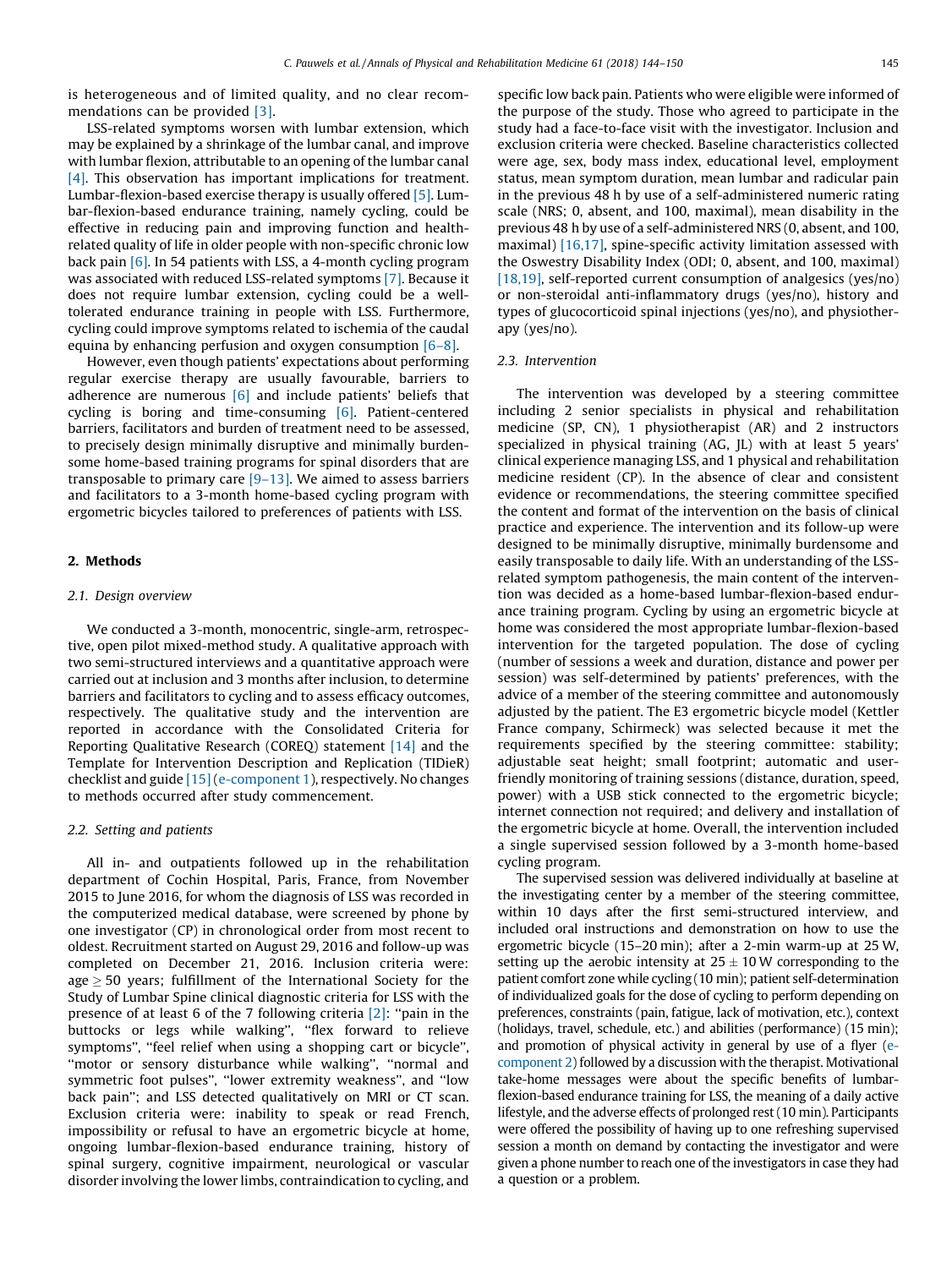Home-based sessions included an initial phase of pedalling for 1 min at the minimum power of 25 W followed by incremental progression to the comfort zone self-determined by the patient during the supervised session. Data from the home-based sessions were automatically recorded on the USB stick connected to the bicycle. The USB stick was returned to the investigator at 3 months during a face-to-face visit. At the end of the study, patients could keep their ergometric bicycle or have it removed.

#### 2.4. Outcomes

The primary outcome was the identification of barriers and facilitators to the intervention by a qualitative approach using semi-structured interviews conducted at baseline and 3 months and based on an inductive enquiry. We used investigator triangulation, whereby 3 independent investigators extracted themes and sub-themes from the dataset, but we did not use other types of triangulation such as method triangulation, theory triangulation, or data source triangulation [\[20\]](#page-6-0). The sole data source was individual in-depth interviews, because we found no literature sources that addressed a similar question and because the choice of the type of interview (i.e., focus groups or individual in-depth interview) depends on the resources available and the purpose of the interview. The purpose of our interviews was to collect patients' perspectives about an innovative intervention. Therefore, we felt that at this stage of the research, the individual in-depth interview was more suitable than focus groups. The individual in-depth interview is indeed considered one of the most powerful tools to explore a topic in depth. It collects rich information about personal experiences and perspectives. It allows for spontaneity, flexibility and individual response [\[20\]](#page-6-0). All interviews were conducted by the same investigator (CP), a physical and rehabilitation medicine resident, who received specific training in qualitative research before the study from a senior investigator (SP), who had a strong background in clinical epidemiology and qualitative research in musculoskeletal disorders [\[21–27\]](#page-6-0). All interviews were conducted during individual face-to-face visits organized in a room within the rehabilitation department of Cochin Hospital, Paris, France. These interviews followed a framework pre-specified by the junior (CP) and two senior investigators (SP, CN). They aimed to capture barriers and facilitators anticipated by the patient to a home-based cycling program and to encourage discourse and to comment on the patient's views about this type of program. A first version of the interview chart was elaborated by the junior investigator, then reviewed by the two senior investigators and modified accordingly. The final interview chart consisted of open-ended questions [\(e](#page-6-0)[component](#page-6-0) 3). If patients were unable to develop their answers spontaneously, the investigator could ask more specific questions selected from the pre-specified interview chart. The mean duration for each interview was 60 min, and each interview was audiorecorded. Each audio-recording was listened to 3 times: the first listening aimed at becoming familiar with the patient's answers and wording, the second extracting themes related to barriers and facilitators and the third transcribing examples.

The inclusion of patients in the study was consecutive, which was suitable for assessing the primary qualitative outcome. The number of patients was determined by convenience on the basis of the number of eligible patients among the total number of screened patients during the specified period of time. However, this convenience sample allowed for reaching data saturation defined as the point at which no new information or themes were observed for the data [\[28\]](#page-6-0). The dataset generated by the individual in-depth interviews was analyzed by three researchers (CP, CN, SP) by using the framework of thematic content analysis. Investigators manually and independently identified key themes from the data

and established a categorizing system in accordance with the COREQ [\[14\]](#page-6-0). After consensus, barriers and facilitators were classified into 4 thematic subgroups: disease-related, patientrelated, intervention-related and environment-related. This coding frame was used to systematically index the data and comprehensively and systematically analyse each audio-recording. We did not refine the individual interview guide during the study, and the literature did not influence the extracted themes because we found no previous qualitative studies on this topic.

Secondary outcomes were assessed by a quantitative approach and were adherence to the home-based cycling program assessed by automatic monitoring of distance, duration, speed and power during each cycling session on the USB stick connected to the bicycle, burden of treatment assessed by the Exercise Therapy Burden Questionnaire (ETBQ; 0, absent, and 100, maximal) [\[29\],](#page-6-0) mean change from baseline in mean lumbar and radicular pain in the previous 48 h assessed by an 11-point NRS (0, absent, and 100, maximal), mean change from baseline in mean disability in the previous 48 h assessed by an 11-point NRS (0, absent, and 100, maximal) [\[16,17\],](#page-6-0) mean change from baseline in mean spinespecific activity limitation assessed by the ODI (0, absent, and 100, maximal) [\[18,19\]](#page-6-0) and mean change from baseline in mean maximum walking distance assessed by an adapted version of the self-paced walking test at 3 months [\[30\].](#page-6-0) All outcomes specified in the protocol and all outcomes assessed during the study are reported in the present manuscript.

## 2.5. Statistical analysis

Qualitative data are expressed as absolute and relative frequencies [n/N (%)] and quantitative data as mean [95% confidence intervals (CI)]. The normality of the distribution of the quantitative variables was assessed by the Shapiro–Wilk test. Normally-distributed quantitative variables were compared between inclusion and 3 months by paired t-test and non-normally distributed quantitative variables by Wilcoxon rank test.  $P < 0.05$  was considered statistically significant.

#### 2.6. Ethical consideration and role of the funding source

The work described was performed in accordance with the Declaration of Helsinki for experiments involving humans. The investigator gave oral and written information on the study, and informed written consent was obtained from all participants. Our study was retrospectively registered on the Clinical Trials website on October 30, 2017 (identifier NCT03325309) as a retrospective study. According to the Jardé Law of March 5, 2012 and its application decree (No. 2016-1537) of November 16, 2016, relating to research involving human persons in France, retrospective studies do not require formal approval by an institutional review board. The acquisition of ergometric bicycles was funded by the French National Institute of Health and Medical Research. The funding source was not involved in the study design, data collection or interpretation, statistical analysis, manuscript preparation, or the decision to submit the manuscript for publication.

#### 3. Results

#### 3.1. Patients

Overall, 20 patients met the inclusion criteria: 15 agreed to participate and 12 were included in the 3-month analysis. Three patients did not receive the intervention and their data could not be analyzed at 3 months: 2 did not succeed in riding the ergometric bicycle because of a short height and balance disorders,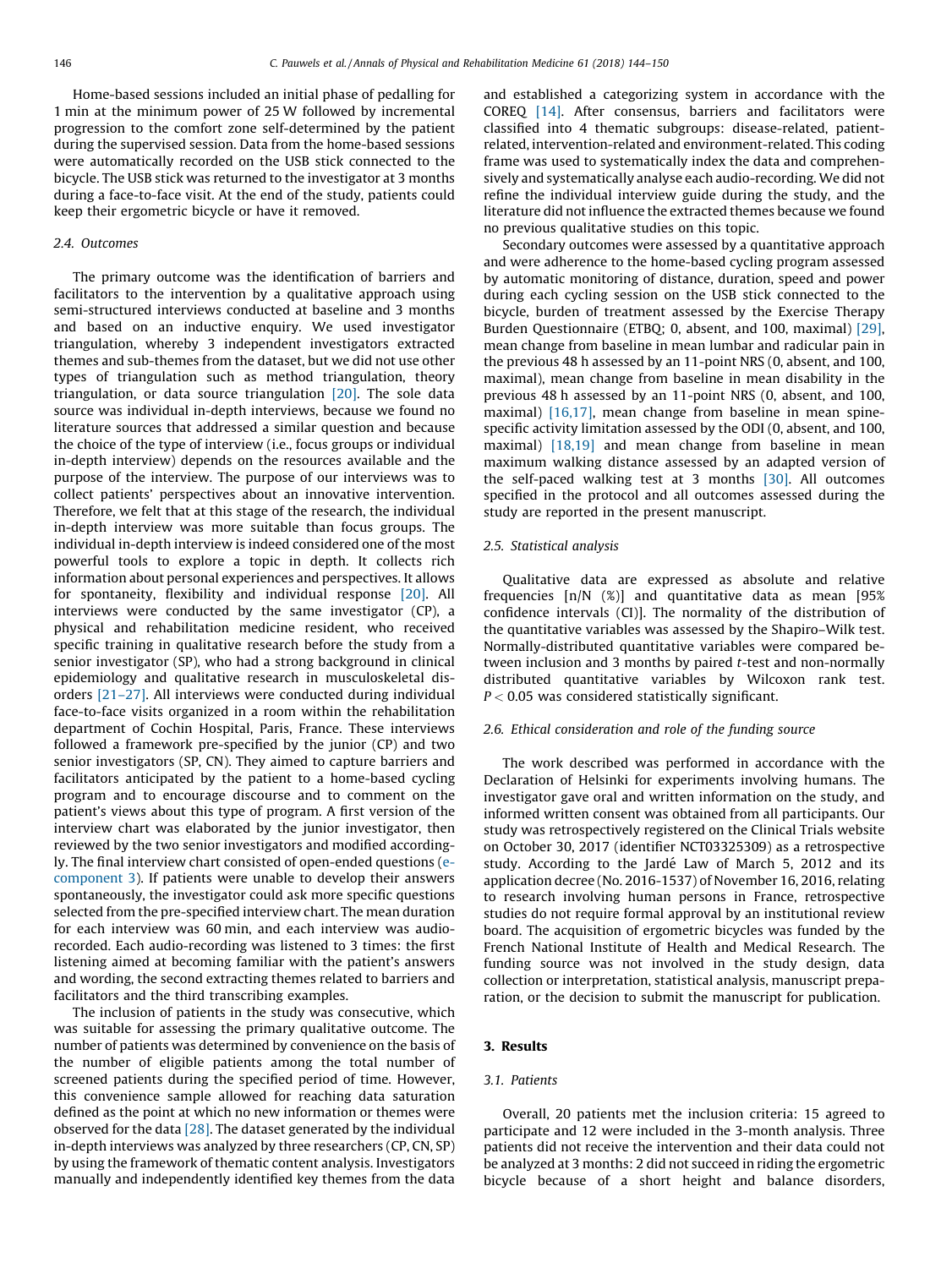#### Table 1

Demographics and clinical characteristics of patients with lumbar spinal stenosis  $(n = 15)$ .

| Age (years), mean (95% CI)                               | 70.9 (64.9-76.8)      |
|----------------------------------------------------------|-----------------------|
| Women, $n$ $(\%)$                                        | 9(60.0)               |
| Body mass index ( $\text{kg/m}^2$ ), mean (95% CI)       | 28.2 (26.3-30.0)      |
| Education, $n$ (%)                                       |                       |
| $\leq$ High school                                       | 7(46.7)               |
| $>$ High school                                          | 8(53.3)               |
| Employment status, $n$ (%)                               |                       |
| Employed                                                 | 4(26.7)               |
| Retired                                                  | 11 (73.3)             |
| No. of patients with one or                              |                       |
| multiple stenosed lumbar level(s), $n$ (%)               |                       |
| 1 level                                                  | 8(53.3)               |
| 2 levels                                                 | 6(40.0)               |
| 3 levels                                                 | 1(6.7)                |
| Level of lumbar spinal stenosis, $n$ (%)                 |                       |
| $L1-L2$                                                  | 1(6.7)                |
| $L2-L3$                                                  | 1(6.7)                |
| $L3-L4$                                                  | 6(40.0)               |
| $L4-L5$                                                  | 13 (86.7)             |
| $L5-S1$                                                  | 2(13.3)               |
| Symptom duration (years), mean (95% CI)                  | $6.0(3.9-8.1)$        |
| Lumbar pain (NRS, 0 to 100), mean (95% CI)               | 46.7 (35.9-57.5)      |
| Radicular pain (NRS, 0 to 100), mean (95% CI)            | 58.7 (50.9-66.5)      |
| Disability (NRS, 0 to 100), mean (95% CI)                | 68.7 (58.9-78.5)      |
| Oswestry Disability Index (0 to 100), mean (95% CI)      | 36.3 (29.0-43.5)      |
| Previous glucocorticoid spinal injections, $n$ (%)       | 12(80.0)              |
| 1 injection                                              | 3(20.0)               |
| 2 injections                                             | 9(60.0)               |
| Type of glucocorticoid spinal injections, $n$ (%)        |                       |
| Facet joint                                              | 7(46.7)               |
| Epidural by caudal route                                 | 7(46.7)               |
| Epidural by interspinous route                           | 6(40)                 |
| Intrathecal                                              | 1(6.7)                |
| Current treatments, $n$ (%)                              |                       |
| Analgesics                                               | 12 (80.0)             |
| Non-steroidal anti-inflammatory drugs                    | 4(26.7)               |
| Physiotherapy                                            | 8(53.3)               |
| Maximum walking distance (m), mean $(95\% \text{ CI})^3$ | 1183.6 (727.8-1639.5) |
| Walking speed (m/s), mean (95% CI) <sup>a</sup>          | $0.3(0.2-0.4)$        |
|                                                          |                       |

CI: confidence interval; NRS: numeric rating scale.

 $n = 13$ 

respectively, and 1 found the bicycle too big and refused to install it ([e-component](#page-6-0) 4). At baseline, the mean age was 70.9 years (95% CI: 64.9–76.8) and 9/15 patients (60.0%) were women. Mean symptom duration was 6.0 years (3.9–8.1), mean lumbar pain score 46.7 (35.9–57.5), mean radicular pain score 58.7 (50.9–66.5), mean disability score 68.7 (58.9–78.5), mean ODI score 36.3 (29.0–43.5) and mean maximum walking distance 1183.6 m (727.8–1639.5). Overall, 12/15 patients (80.0%) had glucocorticoid spinal injections, and 12/15 (80.0%) and 4/15 (26.7%) were taking nonsteroidal anti-inflammatory drugs at baseline, respectively (Table 1). No patients requested refreshing supervised sessions.

# 3.2. Primary outcome

At baseline, the most frequent anticipated disease-related barriers were fear of pain [9/15 (60%)] (e.g., "i'm afraid of hurting myself") and fatigue [7/15 (46.7%)] (e.g., "after a training session, my muscles are weak. I'm breathless''). The most frequent anticipated intervention-related barriers were a too big bicycle  $(8/15, 53.3%)$  (e.g., "It's a monster") and the burden of hospital follow-up  $[11/15 (73.3%)]$  (e.g., "It's complicated to come to the hospital''). Finally, the most frequent anticipated patient-related barriers were lack of time [6/15, (40.0%)] (e.g., "I missed several sessions because I did not have time to ride the bicycle'') and lack of motivation [3/15 (20.0%)] (e.g., ''it's an obligation to ride a bicycle'') ([Table](#page-4-0) 2). Fear of pain and fatigue were less frequent at 3 months than at baseline and were reported by only 3/12 (25.0%) and 2/12 (16.7%) patients, respectively, as were lack of time and lack of motivation, reported by only 1/12 (8.3%) and 2/12 (16.7%) patients, respectively. The most frequent intervention-related barriers reported at 3 months were saddle discomfort [5/12 (41.7%)] (e.g., ''the saddle is too inclined, too complicated to change''), difficulties in using the bicycle [3/12 (25.0%)] (e.g., ''the bicycle is a bit complicated'') and technical issues [3/12 (25.0)] (e.g., ''the pedometer is not very sensitive'').

At baseline, the most frequent anticipated disease-related facilitator was clinical improvement [10/15 (66.7%)] (e.g., ''if I see that there are positive effects on pain, I will continue'') and the most frequent anticipated intervention-related facilitator was surveillance [10/15 (66.7%)] (e.g., ''we feel watched over'') ([Table](#page-4-0) [3](#page-4-0)). At 3 months, the most frequent reported disease-related facilitator remained clinical improvement [9/12 (75.0%)] (e.g., ''it's been much better since I have started cycling''), and the most frequent intervention-related facilitators were comfort [3/12 (25.0%)] (e.g., ''the bicycle is very comfortable, I have no pain during the sessions'') and ease-of-use of the bicycle [3/12 (25.0%)] (e.g., ''it's very easy to manage intensity''). To maintain adherence, 8/12 patients (66.7%) self-implemented motivational strategies such as concomitant entertaining activities (listening to music or radio, watching television or video, or making a phone call).

#### 3.3. Secondary outcomes

Adherence was stable overtime, with total time and training distance of 275.5 min (95% CI: 199.9–351.0) and 113.2 km (73.2– 153.2) in the first month and 271.6 min (169.5–373.7) and 109.1 km (62.8–155.3) in the third month, respectively ([Table](#page-5-0) 4). At 3 months, the burden of treatment was low [mean ETBQ score: 21.0 (11.5–30.5)], and was mostly represented by fatigue [3.8 (2.0–5.7)], a reminder of the condition [3.7 (1.4–6.0)] and causing pain [3.0 (1.1–4.9)] ([Table](#page-5-0) 5). Conversely, the cycling program was considered adapted to patients' physical activity objectives  $[0.6 (0.0-1.3)]$ , not too difficult  $[1.0 (0.2-1.9)]$  and not too time-consuming [1.2 (0.0–2.4)]. At 3 months, 7/12 patients (58.3%) self-reported clinical improvement, with reduced radicular pain [mean absolute difference:  $-27.5$  ( $-43.3$  to  $-11.7$ ),  $P < 0.01$ ] and disability [mean absolute difference:  $-17.5$  ( $-32.1$  to  $-2.9$ ),  $P = 0.01$ ] ([e-component](#page-6-0) 5). Other specified secondary clinical efficacy outcomes did not differ between baseline and 3 months ([e-components](#page-6-0) 5 and 6). At 3 months, the number of patients reaching the patient acceptable symptom state (pain  $NRS \leq 30/$ 100) (12) was 7/12 (58.3%) for both mean lumbar and radicular pain as compared with  $3/15$  (20.0%) and  $0/15$  (0.0%) at baseline, respectively. At 3 months, 6/12 (50.0%) and 0/12 (0.0%) patients were receiving analgesics or non-steroidal anti-inflammatory drugs versus 12/15 (80.0%) and 4/15 (26.7%) at baseline.

# 3.4. Safety

No adverse events were reported during the 3-month followup.

# 4. Discussion

For patients with LSS, a home-based cycling program tailored to patients' preferences is feasible. At baseline, most frequent barriers to cycling were fear of pain and fatigue, a too big bicycle, the burden of hospital follow-up and lack of time and motivation. The home-based cycling program adherence was facilitated by clinical improvement, surveillance and comfort and ease-of-use of the bicycle. Adherence was stable over time, and patients selfimplemented motivational strategies to maintain it. The burden of treatment was low. Preliminary efficacy results are promising: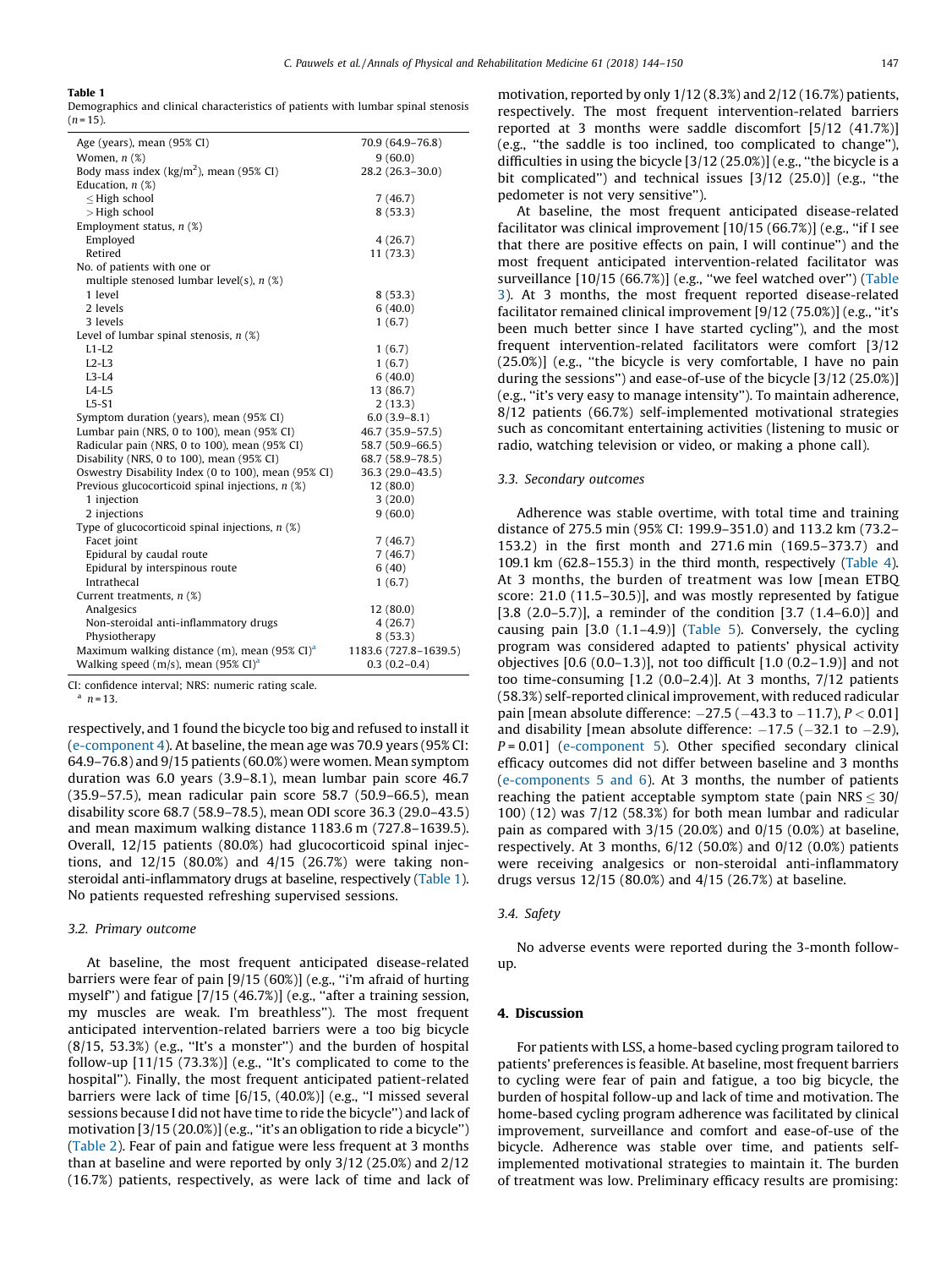# <span id="page-4-0"></span>Table 2

Barriers to home-based cycling program at baseline and 3 months.

| Barriers             | Inclusion                                     | $n = 15$ | At 3 months                                             | $n = 12$          | Examples                                                                                                                                                                                                                                                                                                          |
|----------------------|-----------------------------------------------|----------|---------------------------------------------------------|-------------------|-------------------------------------------------------------------------------------------------------------------------------------------------------------------------------------------------------------------------------------------------------------------------------------------------------------------|
| Disease-related      | Pain, $n$ $(\%)$                              | 9(60.0)  | Pain, $n$ $(\%)$                                        | 3(25.0)           | "I'm afraid of hurting myself"<br>"At first I had pain in the lower back"<br>"I had pain in the lower back before I got used to the<br>bicycle"                                                                                                                                                                   |
|                      | Fatigue, $n$ $(\%)$                           | 7(46.7)  | Fatigue, $n$ $(\%)$                                     | 2(16.7)           | "After a training session, my muscles are weak, I'm<br>breathless"                                                                                                                                                                                                                                                |
| Intervention-related | Burden of hospital<br>follow-up, $n$ $(\%)$   | 11(73.3) | No improvement, $n$ (%)                                 | 1(8.3)            | "Cycling does not improve my condition"<br>"Coming only for cycling is not very interesting"<br>"It's complicated to come to the hospital"<br>"I do not see the value of meeting other patients"<br>"Group sessions are useless for me"<br>"It's a constraint on work schedule"<br>"I live far from the hospital" |
|                      | Size and weight of the<br>bicycle, $n$ $(\%)$ | 8(53.3)  | Size and weight of the<br>bicycle, $n$ $(\%)$           | 1(8.3)            | "It's a monster"<br>"We will make room to put it"<br>"The bicycle is too heavy"                                                                                                                                                                                                                                   |
|                      | Useless software<br>program, $n$ $(\%)$       | 5(33.3)  | Useless software<br>program, $n$ $(\%)$                 | 12 (100)          | "I don't know how to use the computer"                                                                                                                                                                                                                                                                            |
|                      | Saddle not comfortable.<br>n(%)               | 1(6.7)   | Saddle not comfortable.<br>n(%)                         | 5(41.7)           | "The saddle is too inclined, too complicated to<br>change"<br>"I put a towel under my butt"<br>"I bought cycling shorts and it's much better"                                                                                                                                                                     |
|                      |                                               |          | Difficulties with the<br>material, $n$ $(\%)$           | 3(25.0)           | "The screen seems complicated"<br>"The bicycle is a bit complicated"                                                                                                                                                                                                                                              |
| Patient-related      | Lack of time, $n$ (%)                         | 6(40.0)  | Technical issues, $n$ (%)<br>Lack of time, $n$ $(\%)$   | 3(25.0)<br>1(8.3) | "The pedometer is not very sensitive"<br>"I missed several sessions because I did not have<br>time to ride the bicycle"                                                                                                                                                                                           |
|                      | Lack of motivation, $n$<br>$(\%)$             | 3(20.0)  | Lack of motivation, $n$<br>(%)                          | 2(16.7)           | "After a month of cycling I was fed up"<br>"Getting into a routine"<br>"It's an obligation to ride a bicycle"<br>"My bad mood, my depressed state can prevent me<br>from cycling"                                                                                                                                 |
|                      |                                               |          | Shoulder pain, $n$ $(\%)$<br>Genital herpes, $n$ $(\%)$ | 1(8.3)<br>1(8.3)  | "I have shoulder pain when I'm leaning forward"<br>"It hurts to get on the saddle"                                                                                                                                                                                                                                |

# Table 3

Facilitators of home-based cycling program at baseline and 3 months.

| Facilitators             | Inclusion                          | $n = 15$ | At 3 months                                                      | $n = 12$                     | Examples                                                                                                                                                                                                                                                                                                                                                                                    |
|--------------------------|------------------------------------|----------|------------------------------------------------------------------|------------------------------|---------------------------------------------------------------------------------------------------------------------------------------------------------------------------------------------------------------------------------------------------------------------------------------------------------------------------------------------------------------------------------------------|
| Disease-related          | Clinical improvement, $n$ (%)      | 10(66.7) | Clinical<br>improvement, $n$ (%)                                 | 9(75.0)                      | "If I see that there are positive effects on pain, I will continue"<br>"The benefits of cycling"<br>"That it brings me a profit"<br>"Great progress"<br>"My legs are more muscular, I can climb stairs without problems"<br>"My first motivation is the clinical and physical improvement that I<br>can draw, especially analgesic"<br>"It's been much better since I have started cycling" |
|                          |                                    |          | Physical<br>improvement, $n$ $(\%)$                              | 1(8.3)                       | "I'm less breathless since I ride a bicycle"                                                                                                                                                                                                                                                                                                                                                |
|                          |                                    |          | No pain when<br>cycling, $n$ (%)                                 | 2(16.7)                      | "Do well"<br>"When I ride my bicycle my pain disappears"                                                                                                                                                                                                                                                                                                                                    |
| Intervention-<br>related | Surveillance, $n$ (%)              | 10(66.7) | Surveillance, $n$ (%)                                            | 2(16.7)                      | "We feel surveilled"                                                                                                                                                                                                                                                                                                                                                                        |
|                          | Accessibility, $n$ (%)             | 3(20.0)  | Comfort, $n$ $(\%)$                                              | 3(25.0)                      | "It's great you can do it when you want"<br>"You can do physical activity at home"<br>"The bicycle is very comfortable, I have no pain during the sessions"                                                                                                                                                                                                                                 |
|                          |                                    |          | Ease-of-use, $n$ (%)                                             | 3(25.0)                      | "It's very easy to manage intensity"<br>"Give a goal"                                                                                                                                                                                                                                                                                                                                       |
|                          | Playfulness, $n$ (%)               | 2(13.3)  | Adapted to small<br>room, $n$ $(\%)$                             | 1(8.3)                       | "The bicycle doesn't take up too much space, I move it easily"                                                                                                                                                                                                                                                                                                                              |
|                          | Feedbacks, $n$ $(\%)$              | 4(26.7)  |                                                                  |                              | "Lets see progress and get advice"<br>"Accountable"                                                                                                                                                                                                                                                                                                                                         |
|                          | Supervised session, $n$ (%)        | 1(6.7)   |                                                                  |                              | "It will allow me to move forward"<br>"It can bring me a lot, when you're alone it's harder"                                                                                                                                                                                                                                                                                                |
| Patient-related          | Reminder of physiotherapy,<br>n(%) | 2(13.3)  |                                                                  |                              | "Good memory in physiotherapy"                                                                                                                                                                                                                                                                                                                                                              |
|                          |                                    |          | Sport activity, $n$ (%)                                          | 2(16.7)                      | "Thank to the bicycle I can do sport again, which I didn't do for a<br>long time"                                                                                                                                                                                                                                                                                                           |
| Environment-<br>related  | Music, $n$ $(\%)$                  | 2(13.3)  | Music, $n$ $(\%)$                                                | 3(25.0)                      | "I listen to a classical music program during my sessions"                                                                                                                                                                                                                                                                                                                                  |
|                          |                                    |          | Television, $n$ $(\%)$<br>Phone, $n$ $(\%)$<br>Radio, $n$ $(\%)$ | 2(16.7)<br>1(8.3)<br>2(16.7) |                                                                                                                                                                                                                                                                                                                                                                                             |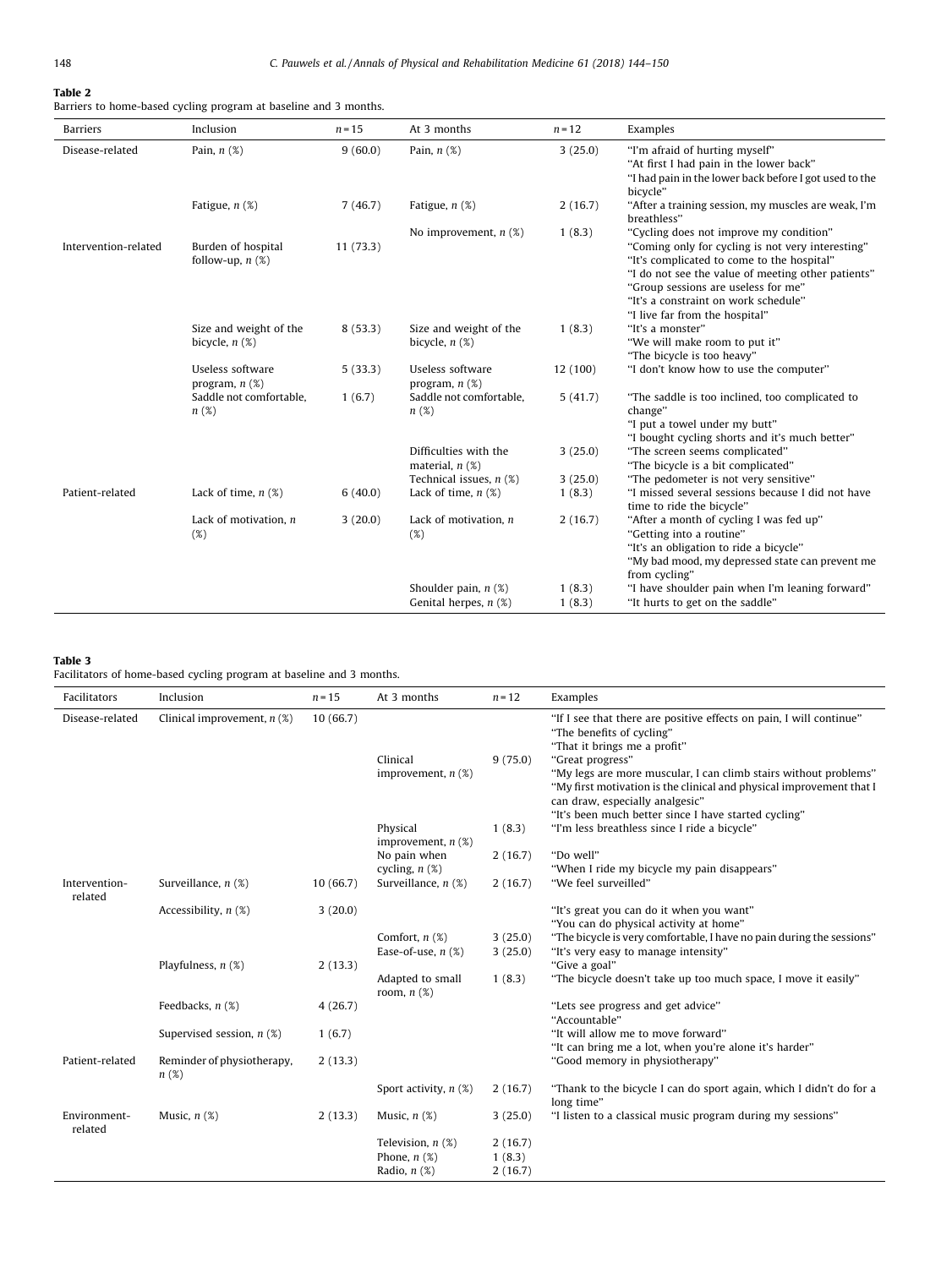| Participation           | In the 1st month    | Between the 1st and 2nd months | Between the 2nd and 3rd months | Between inclusion and the 3rd month |
|-------------------------|---------------------|--------------------------------|--------------------------------|-------------------------------------|
| Sessions (no.)          | $16.6(12.4 - 20.8)$ | $16.8(11.8-21.8)$              | $13.6(9.2 - 18.1)$             | 44.1 (33.9–60.3)                    |
| Sessions per week (no.) | $4.2(3.3-5.2)$      | $3.7(2.8-4.7)$                 | $3.4(2.7-4.1)$                 | $3.8(3.0-4.6)$                      |
| Training duration (min) | 275.5 (199.9–351.0) | 298.6 (224.0-373.3)            | 271.6 (169.5-373.7)            | 846.5 (607.5-1085.5)                |
| Training distance (km)  | 113.2 (73.2–153.2)  | 122.6 (83.9–161.3)             | $109.1(62.8-155.3)$            | 345.4 (224.9-465.9)                 |
| Session duration (min)  | $17.5(12.7-22.3)$   | 19.4 (13.8–24.9)               | $20.8(13.5-28.2)$              | $19.2(13.4 - 25.0)$                 |
| Session distance (km)   | $7.1(4.9-9.3)$      | $8.0(5.3 - 10.6)$              | $8.3(4.9-11.8)$                | $7.8(5.1 - 10.5)$                   |
| Session power (W)       | $49.7(39.1 - 60.2)$ | 53.0 (39.2–66.7)               | $53.6(39.1 - 68.0)$            | 56.1 (39.3-64.9)                    |

<span id="page-5-0"></span>Table 4 Adherence to home-based cycling program  $(n=12)$ .

Data are mean (95% CI).

### Table 5

Burden of home-based cycling program  $(n = 11)$ .

| Exercise Therapy Burden Questionnaire (score range 0–10)                                  |                   |
|-------------------------------------------------------------------------------------------|-------------------|
| The exercises cause me pain                                                               | $3.0(1.1-4.9)$    |
| The exercises cause me fatigue                                                            | $3.8(2.0-5.7)$    |
| I get bored when I exercise (too much repetition, not<br>enough fun)                      | $2.2(0.5-3.9)$    |
| The exercises in my program are too difficult                                             | $1.0(0.2-1.9)$    |
| I waste too much time exercising                                                          | $1.2(0.0-2.4)$    |
| Exercising reminds me of my condition                                                     | $3.7(1.4-6.0)$    |
| I lack support to exercise                                                                | $1.8(0.4-3.3)$    |
| I lack motivation to exercise                                                             | $1.5(0.4-2.7)$    |
| The exercises that I am asked to do are not adapted to my<br>physical activity objectives | $0.6(0.0-1.3)$    |
| I feel that exercising is not efficient in my case                                        | $1.9(0.5-3.3)$    |
| Total (0 to 100)                                                                          | $21.0(11.5-30.5)$ |

Data are mean (95% CI).

at 3 months, 7/12 patients (58.3%) self-reported clinical improvement, with a reduction in mean radicular pain and disability.

Fear of pain and fatigue were the most frequent anticipated barriers to the cycling program. Kinesiophobia is an important risk factor of poor clinical outcome in people with chronic low back pain. Therapeutic strategies in this subgroup of patients should include reassurance, positive reinforcement and motivational speech to help them cope with pain. Evaluating fears and beliefs about physical activity in patients with LSS could be useful for determining which patients would most likely benefit from supervised educational sessions in addition to the home-based cycling program.

Patients usually struggled in expressing their perspectives and expectations about barriers and facilitators to home-based cycling. Their answers were mostly short. Pain and fatigue were the most frequently anticipated barriers to task engagement. Characteristics of bicycles were also associated with unpleasant memories from previous supervised programs, and lack of time was associated with the fear of a routine. Clinical improvement was reported as the main facilitator to task engagement. In addition, regular medical follow-up and feedback, whatever their modalities, as well as surveillance were perceived as acceptable means to support motivation and task engagement.

Facilitators most frequently reported by patients were clinical improvement, surveillance and comfort and ease-of-use of the bicycle. In a French study assessing strategies designed to enhance adherence to home-based programs in 29 patients with nonspecific chronic low back pain, the main facilitators were integrating exercise therapy into everyday life, creating a climate of trust between patients and healthcare professionals, taking into account patient history and preferences, offering a regular followup to help patients undertake exercise therapy and a switch from a "controlled" to "autonomous" motivation [\[31\]](#page-6-0). The cycling program we pilot-tested seemed to achieve most of these goals.

Adherence monitored by a USB stick connected to the bicycle was stable over time. Indeed, descriptive analysis did not show a numerical decrease over time in monthly training distance or duration. Maintaining or enhancing adherence to non-pharmacological interventions in health care and in clinical trials is an important challenge, and assessing adherence can be biased by self-reporting. In 2017, a self-administered questionnaire, the Exercise Adherence Rating Scale, designed to assess adherence to home-based exercise therapy in 234 patients with non-specific chronic low back pain, was published [\[32\]](#page-6-0). The questionnaire was able to measure adherence to home-based exercise therapy, with good psychometric properties. However, this study did not assess the relation between participation and self-adjustments to the program by the patients. Furthermore, even though the questionnaire provided qualitative information about adherence, it did not allow for quantitative assessment, contrary to digital tools, as in our study.

In some patients, surveillance may have supported task engagement (e.g., ''we feel watched over''). However, experimental data in the field of psychology are inconsistent in this regard. Because it is perceived as an extrinsic attempt to control someone's activities, surveillance could conversely undermine intrinsic motivation [\[33\].](#page-6-0) Overall, clinical positive effects attributable to the intervention, reported by 9/12 patients (75.0%) at 3 months, may be the most powerful contributors to maintained adherence, rather than extrinsic measures to enhance adherence.

Mean radicular pain and disability were lower at 3 months than at baseline. Our results agree with those of two previous openlabel studies including 29 and 54 patients with lumbar pain, respectively. These studies suggested that a cycling program could alleviate pain and improve quality of life at 3 months  $[6]$  and delay spinal surgery [\[7\]](#page-6-0) but not improve maximum walking distance at 4 months [\[7\]](#page-6-0). To date, surgical and non-surgical treatments for patients with LSS have failed to quantitatively improve walking abilities [\[34\].](#page-6-0) The inability of our intervention to improve the ODI score is not surprising. The ODI is designed to assess low back pain rather than LSS-specific activity limitation and includes only one question related to walking. The Zurich Claudication Questionnaire designed to assess LSS-related activity limitation may be more sensitive and specific than the ODI in this condition [\[35\].](#page-6-0)

Our study has limitations. We used investigator triangulation but not method or data source triangulation. Focus groups could usefully supplement individual interviews in a second step because participants can hear others' responses and complete their own comments [\[20\]](#page-6-0). Therefore, when the number of patients exposed to the intervention is sufficient, one may consider method and data source triangulation, for example, by means of focus groups of patients and therapists, to improve the validity of our first observations. Although the first observations are promising, our study was not designed to assess the clinical efficacy of cycling for patients with LSS. In the absence of a control group, we cannot conclude on the efficacy and safety of the intervention and its relative burden. However, the choice of a relevant control is difficult because of the absence of consensual guidelines for treating LSS. Efficacy outcomes were only secondary and were selected to preliminarily assess the effect of home-based cycling for patients with LSS before launching a larger randomized trial.